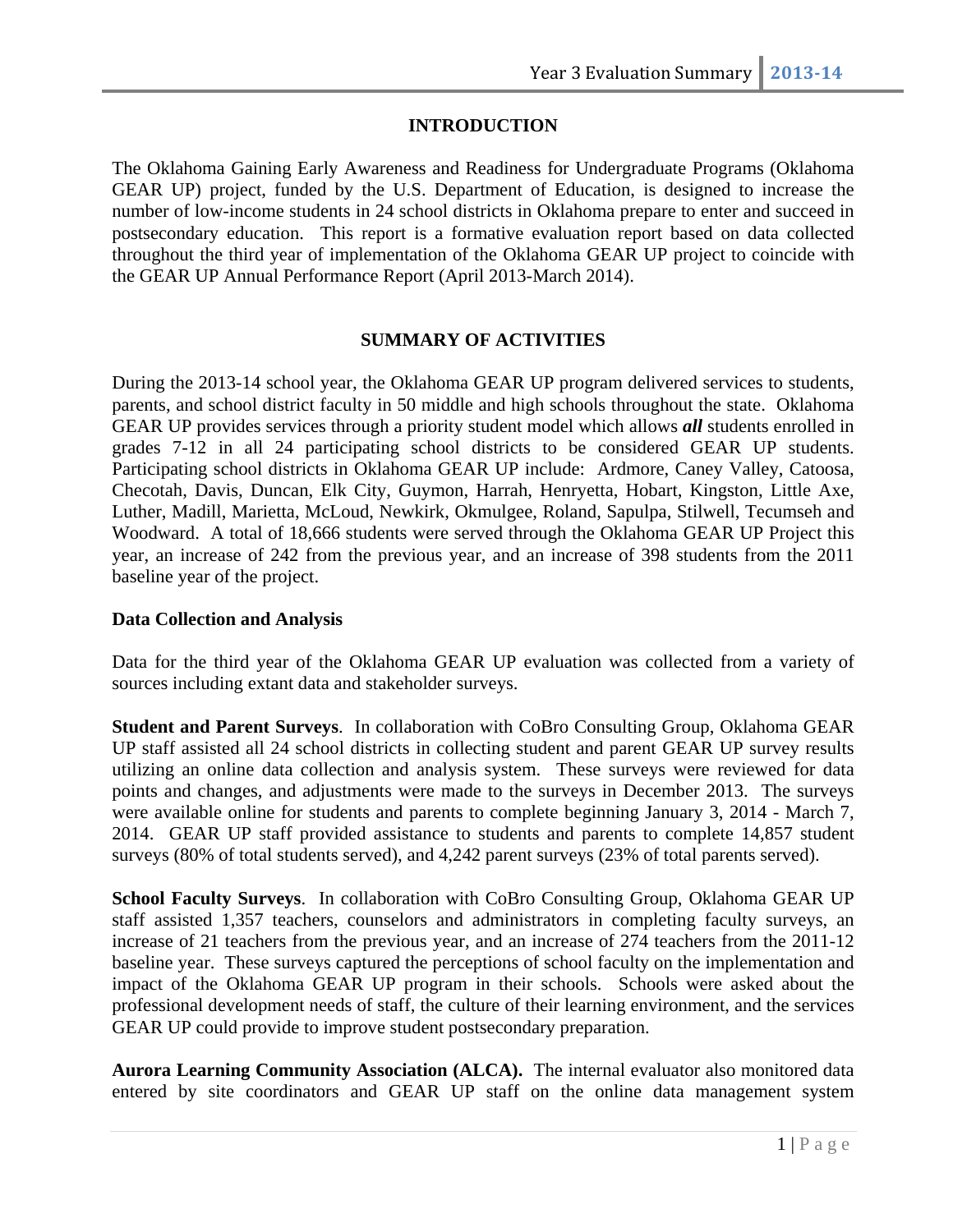maintained by CoBro and ALCA. This service data, relevant to the examination of project implementation, were downloaded from the online system for analysis to provide project staff with a comprehensive picture of services delivered during the third year of the grant project. This data is also aligned to the federal reporting year, encompassing the dates of April 1, 2013 through March 31, 2014.

### **SUMMARY OF IMPLEMENTATION DATA**

The GEAR UP services provided to students, parents, and teachers in participating schools were continuously recorded by site coordinators and GEAR UP staff. The categories of services included several kinds of events and activities:

- Tutoring and Mentoring
- Financial Aid Counseling
- College Counseling, Advisement, Preparation and Planning
- College Visits
- Job Shadowing
- Summer Programs
- Educational Field Trips
- Workshops
- Family/Cultural Events
- College Application Week
- Rookie Camps
- Student Activities and Events
- Parent Training
- Professional Development for Teachers and Administrators

Using service and activity data, the internal evaluator examined service delivery and participation for students, parents, and faculty during the third year of the Oklahoma GEAR UP program. Data is provided detailing statistics related to service delivery in each of the federally-defined service categories as well as instances of service delivery by participating site. Using those reports, the evaluator calculated the total instances of GEAR UP service delivery and the average hours of service delivery for each of the three groups served. Table 1 displays the student service statistics.

|  |  | Table 1: Total Instances and Average Hours of GEAR UP Service Delivery to Students |
|--|--|------------------------------------------------------------------------------------|
|  |  |                                                                                    |

| <b>Student Services</b>                                          | 2011-12 | Avg.<br><b>Hours</b> | 2012-13 | Avg.<br><b>Hours</b> | 2013-14 | Avg.<br><b>Hours</b> |
|------------------------------------------------------------------|---------|----------------------|---------|----------------------|---------|----------------------|
| <b>Supportive Services (Tutoring &amp;</b><br><b>Mentoring</b> ) | 5,256   | 40.5                 | 6,914   | 26.5                 | 9,296   | 28.8                 |
| <b>Rigorous Academic Curricula</b>                               | 5,791   | 228.4                | 5,425   | 344.2                | 6,386   | 110                  |
| <b>Financial Aid Counseling</b>                                  | 5,498   | 2.2                  | 6,934   | 4.5                  | 11,349  | 10                   |
| <b>Counseling/Advisement/Planning</b>                            | 11,726  | 3.4                  | 13,832  | 5.6                  | 15,977  | 10                   |
| <b>College Visits</b>                                            | 1,769   | 4.9                  | 9,705   | 5.4                  | 11,546  | 6                    |
| <b>Job Shadowing/Visits</b>                                      | 290     | 21.5                 | 510     | 6.6                  | 821     | 6                    |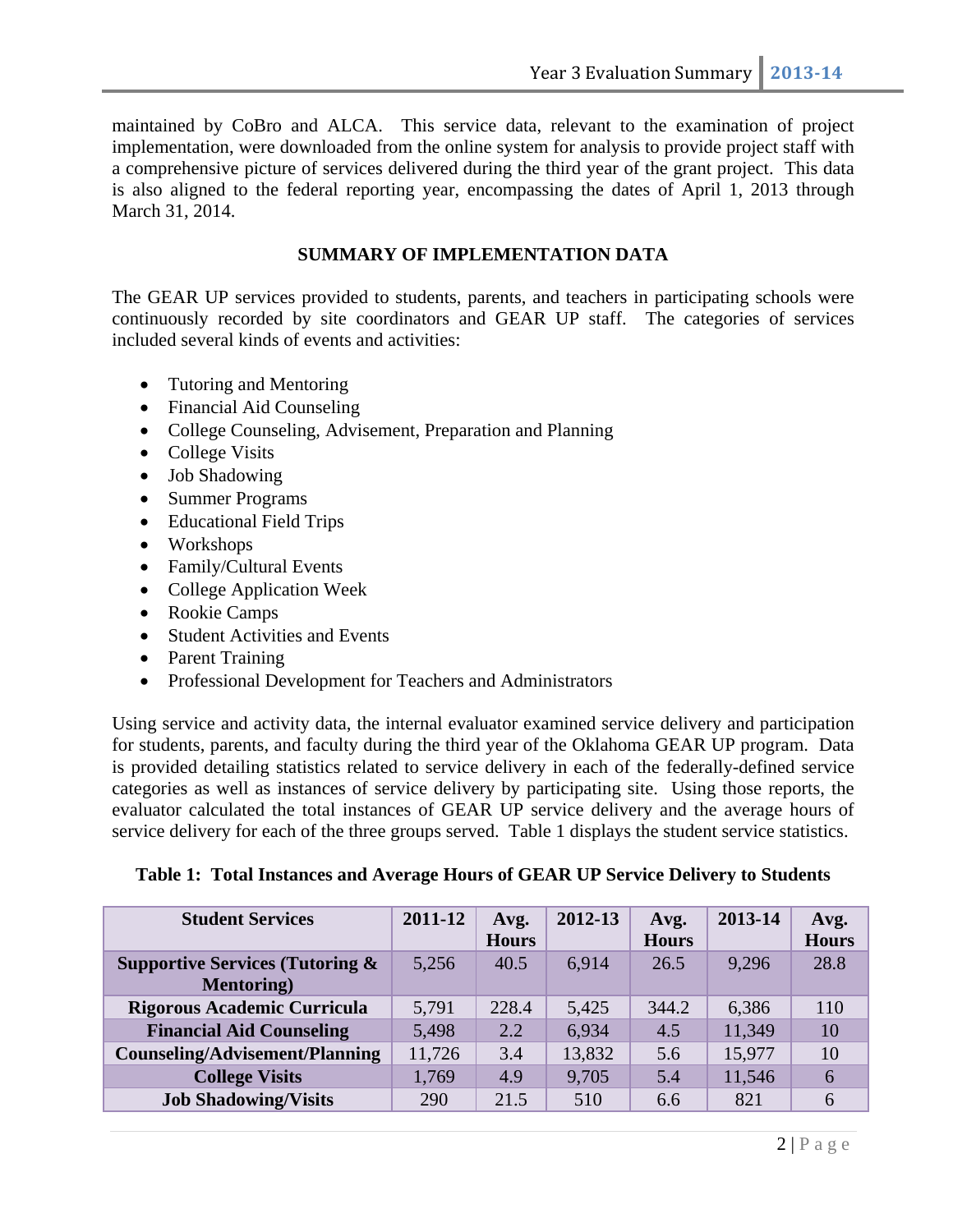| <b>Student Services</b>        | 2011-12                  | Avg.<br><b>Hours</b> | 2012-13 | Avg.<br><b>Hours</b> | 2013-14 | Avg.<br><b>Hours</b> |
|--------------------------------|--------------------------|----------------------|---------|----------------------|---------|----------------------|
| <b>Summer Programs</b>         | 448                      | 33.1                 | 701     | 32.5                 | 254     | 36.0                 |
| <b>Educational Field Trips</b> | 4,164                    | 5.7                  | 5,264   | 6.4                  | 5,355   |                      |
| <b>Workshops</b>               | 675                      | 7.5                  | 3,874   | 3.6                  | 11,667  | 10                   |
| <b>Family/Cultural Events</b>  | 1,408                    | 34.8                 | 3,413   | 4.8                  | 2,889   | 14.0                 |
| <b>College App Week</b>        | $\overline{\phantom{0}}$ |                      | 1,605   |                      | 1,719   | 2                    |
| <b>Rookie Camp</b>             | 50                       | $\overline{2}$       | 2,777   | $\mathcal{D}$        | 5,628   | 4.5                  |

Service delivery to students increased in 10 areas of services provided to students, with three areas more than doubling the number of direct services to students. The areas that decreased in Year 3, compared to Year 2, were summer program participation and family/cultural events. Although these two areas went down in student participation, the average hours offered to students increased. All services increased from the Year 1 baseline year.

During Year 3, the greatest number of students participated in workshops – including grade-level college information workshops, leadership development workshops, study skills training, and student support workshops – with 11,667 students participating in those services on an average of 10 hours per session. Students spent the greatest amount of time –110 hours per year – participating in tutoring and mentoring programs on their school campuses.

Table 2 displays services provided to parents during Year 3 of the Oklahoma GEAR UP Project. Three of four areas of services provided to parents increased in Year 3 compared to the previous year with the average hours of participation increasing in all areas of service delivery. The number of parents who went on college visits with their student decreased in Year 3 of the project as well as the total number of participants in workshops for college preparation and financial aid.

| <b>Parent Services</b>                                   | 2011-12 | Avg.<br><b>Hours</b> | $2012 - 13$ | Avg.<br><b>Hours</b> | 2013-14 | Avg.<br><b>Hours</b> |
|----------------------------------------------------------|---------|----------------------|-------------|----------------------|---------|----------------------|
| <b>Workshops on College</b><br><b>Prep/Financial Aid</b> | 1,214   | 3.2                  | 2,062       | 1.7                  | 2,034   | 2.1                  |
| <b>Counseling/Advising</b>                               | 3,637   | 3.6                  | 3,691       | 1.6                  | 4,174   | 1.9                  |
| <b>College Visits</b>                                    | 624     | 2.8                  | 322         | 4.5                  | 353     | 3.8                  |
| <b>Family Events</b>                                     | 1,392   | 1.4                  | 2,728       | 2.2                  | 4,689   | 4.4                  |

**Table 2: Total Instances and Average Hours of GEAR UP Service Delivery to Parents** 

As in previous years, parents tended to participate most in family/cultural events. Services in the family events category accounted for 42% of all service hours provided to parents; counseling/advisement services accounted for 37% of all parent service hours offered. Participation rates in family events and workshops on college preparation and or financial aid were relatively stable in Years 1 and 2 while increasing in Year 3.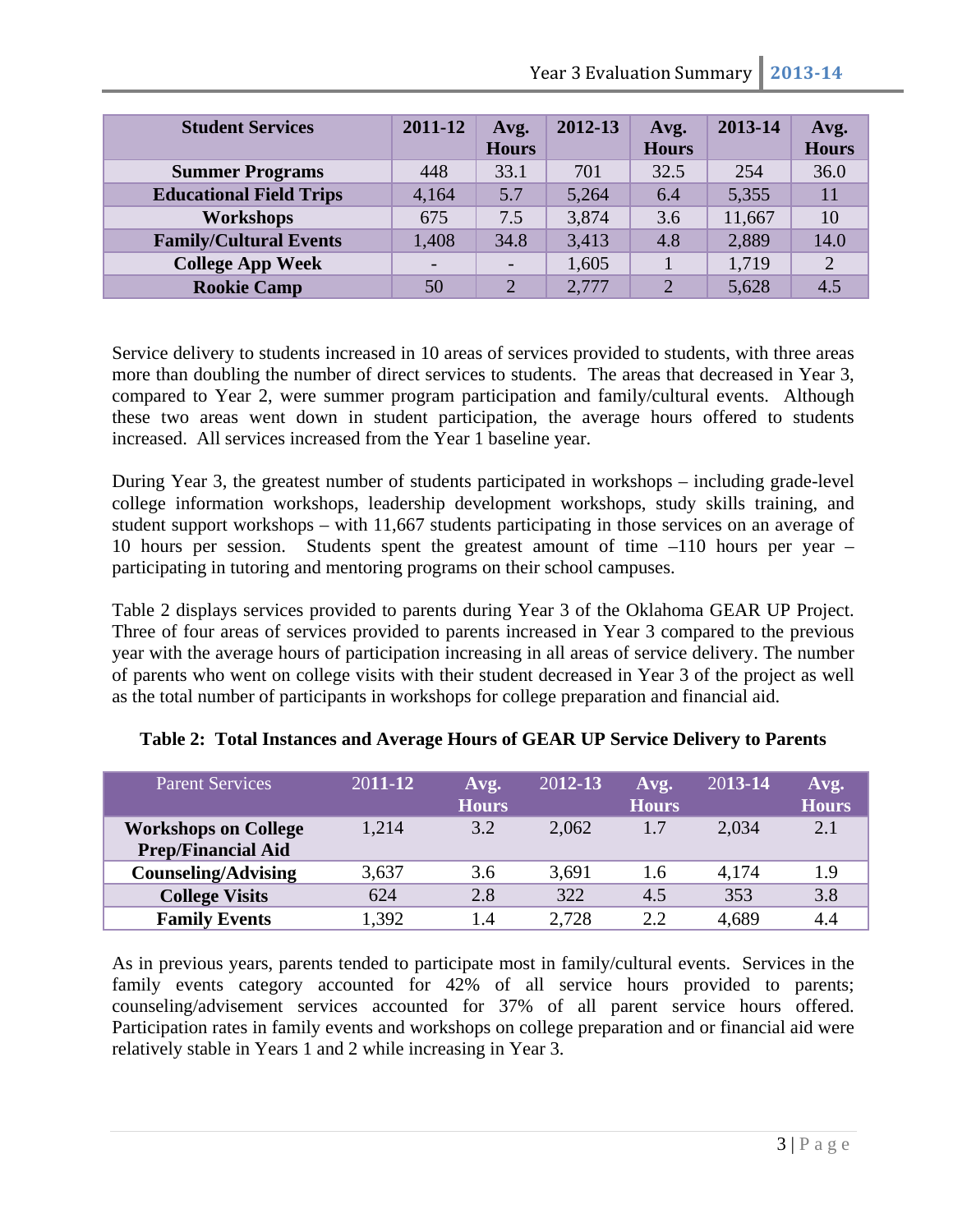The total number of services provided to teachers, counselors and administrators in the Oklahoma GEAR UP Project can be found in Table 3. Service delivery increased in Year 3 in the number of teachers participating in GEAR UP professional development with the number of hours of participation decreasing from Year 2. Training was provided in the following areas: Data Training, Counselor Training, Core Content Training, AP Training, Grantwriting and Grant Management Training, and Leadership Training.

| <b>Faculty Services</b>                       | 2011-12 | 2012-13 | 2013-14 |
|-----------------------------------------------|---------|---------|---------|
| <b>Number of Teachers of GEAR UP Students</b> | 1,288   | 1,387   | 1,507   |
| <b>Number Who Participated in GEAR UP</b>     | 960     | 743     | 1,045   |
| <b>Professional Development</b>               |         |         |         |
| <b>Percent of Teacher Participation</b>       | 75%     | 54%     | 69%     |
| Avg. Hours of PD/Teacher                      | 4.0     | 17.9    | 10.5    |

**Table 3: Total Instances and Average Hours of GEAR UP Service Delivery to Faculty**

## **EDUCATIONAL PROGRESS OF GEAR UP STUDENTS**

Various activities and services are provided through the GEAR UP program to students to assist them in improving their educational progress in middle and high school to better prepare them for postsecondary success. These activities include, but are not limited to: ACT Prep courses, AP training for teachers, AP materials for students, AP awareness training for students and parents, summer STEM educational program opportunities for students, tutoring and mentoring at the individual school sites, and student leadership training and development. In addition, all students enrolled in the 24 GEAR UP districts take two practice ACT assessments given in the  $8<sup>th</sup>$ (EXPLORE) and  $10<sup>th</sup>$  (PLAN) grades and a national ACT assessment provided to all  $11<sup>th</sup>$  grade students.

Oklahoma GEAR UP students are making educational progress in the areas of English/Reading and Math in high school as demonstrated in Table 4. In middle school, students are declining slightly in English/Reading and Math while unexcused absences are declining. In addition, student unexcused absence rates decreased at nearly every grade level, and ACT participation rates for  $11<sup>th</sup>$ and  $12<sup>th</sup>$  grades increased dramatically in Year 3.

|                                                                                    | 2011-12 | 2012-13 | 2013-14 |
|------------------------------------------------------------------------------------|---------|---------|---------|
| Grade 7                                                                            |         |         |         |
| # of Students Performing at or Above in English                                    | 1,703   | 1,935   | 1,933   |
| # of Students Performing at or Above in Math                                       | 1,733   | 1,829   | 1,820   |
| # of Students With 5 or More Unexcused Absences<br>during 1 <sup>st</sup> Semester | 360     | 536     | 461     |

#### **Table 4: Educational Progress of GEAR UP Students**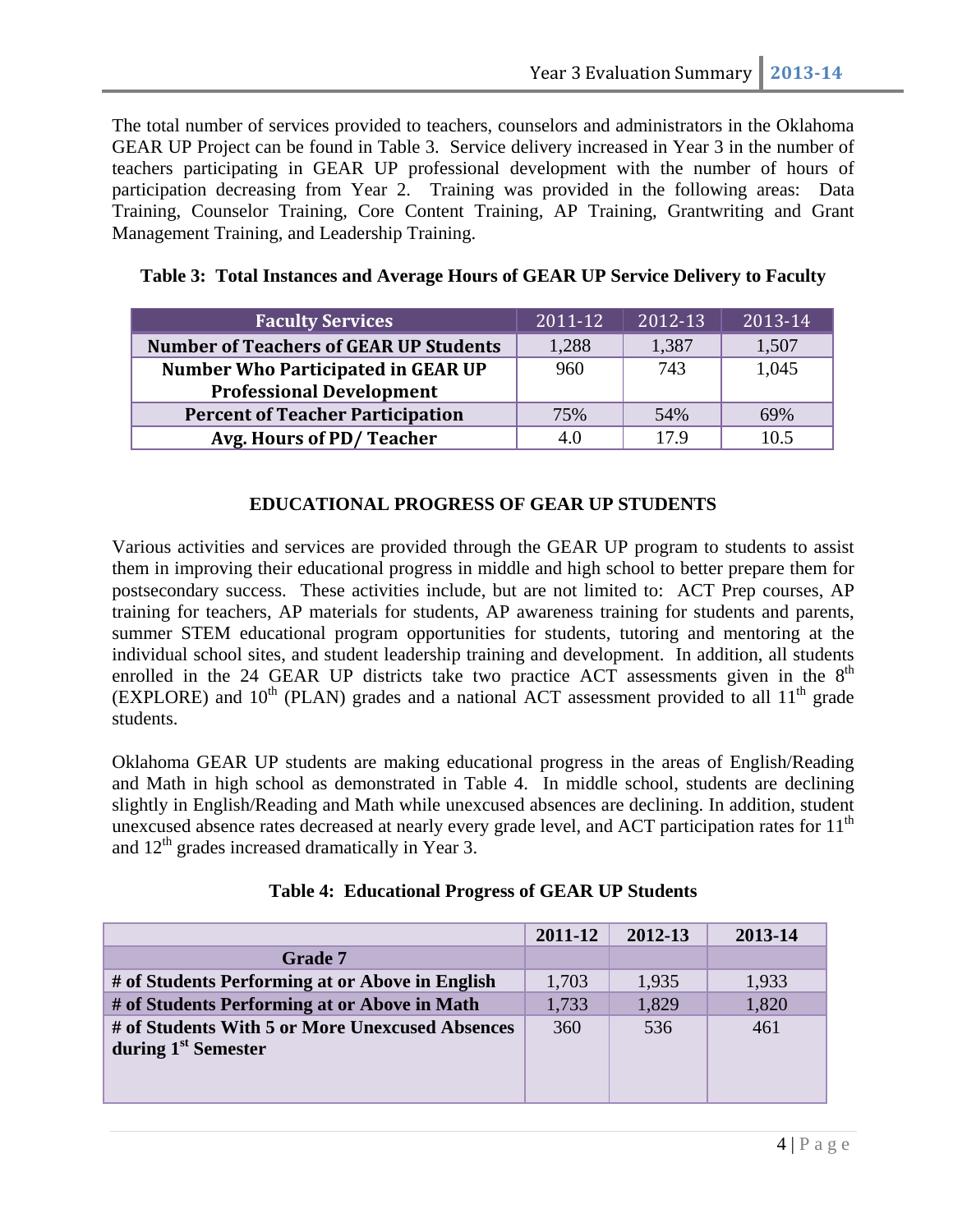|                                                 | 2011-12 | 2012-13 | 2013-14 |
|-------------------------------------------------|---------|---------|---------|
| <b>Grade 8</b>                                  |         |         |         |
| # of Students Performing at or Above in English | 1,813   | 2,215   | 2,198   |
| # of Students Performing at or Above in Math    | 1,605   | 1,977   | 1,836   |
| # of Students With 5 or More Unexcused Absences | 453     | 602     | 443     |
| during 1 <sup>st</sup> Semester                 |         |         |         |
| <b>Grade 9</b>                                  |         |         |         |
| # of Students Performing at or Above in English | 1,766   | 1,450   | 1,454   |
| # of Students Performing at or Above in Math    | 1,885   | 1,794   | 2,284   |
| # of Students With 5 or More Unexcused Absences | 461     | 528     | 373     |
| during 1 <sup>st</sup> Semester                 |         |         |         |
| <b>Grade 10</b>                                 |         |         |         |
| # of Students Performing at or Above in English | 1,930   | 2,114   | 2,413   |
| # of Students Performing at or Above in Math    | 2,024   | 1,973   | 2,370   |
| # of Students With 5 or More Unexcused Absences | 405     | 406     | 409     |
| during 1 <sup>st</sup> Semester                 |         |         |         |
| <b>Number of Students Taking PLAN</b>           | 2,783   | 2,667   | 3,087   |
| <b>Grade 11</b>                                 |         |         |         |
| # of Students Performing at or Above in English | 2,260   | 2,191   | 2,473   |
| # of Students Performing at or Above in Math    | 1,469   | 1,564   | 1,755   |
| # of Students With 5 or More Unexcused Absences | 410     | 405     | 406     |
| during 1 <sup>st</sup> Semester                 |         |         |         |
| <b>Number of Students Taking PLAN</b>           | 228     | 388     | 860     |
| <b>Number of Students Taking ACT</b>            | 767     | 862     | 2,401   |
| <b>Grade 12</b>                                 |         |         |         |
| # of Students Performing at or Above in English | 1,915   | 1,158   | 1,274   |
| # of Students Performing at or Above in Math    | 1,427   | 860     | 1,020   |
| # of Students With 5 or More Unexcused Absences | 388     | 416     | 422     |
| during 1 <sup>st</sup> Semester                 |         |         |         |
| <b>Number of Students Taking PLAN</b>           | 24      | 24      | 251     |
| <b>Number of Students Taking ACT</b>            | 1,267   | 1,393   | 1,778   |

Year 3 marked the first year all students enrolled in the  $11<sup>th</sup>$  grade in an Oklahoma GEAR UP districts were required to take a national ACT assessment. Districts tested 85% of their 11<sup>th</sup> grades, with student absences and other school related functions contributing to 15% of students not participating. Three districts elected not to test their students but have indicated full participation of their students in the Fall 2014 testing date of September 30, 2014. Results of the fall 2013 ACT assessment scores are found in Table 5.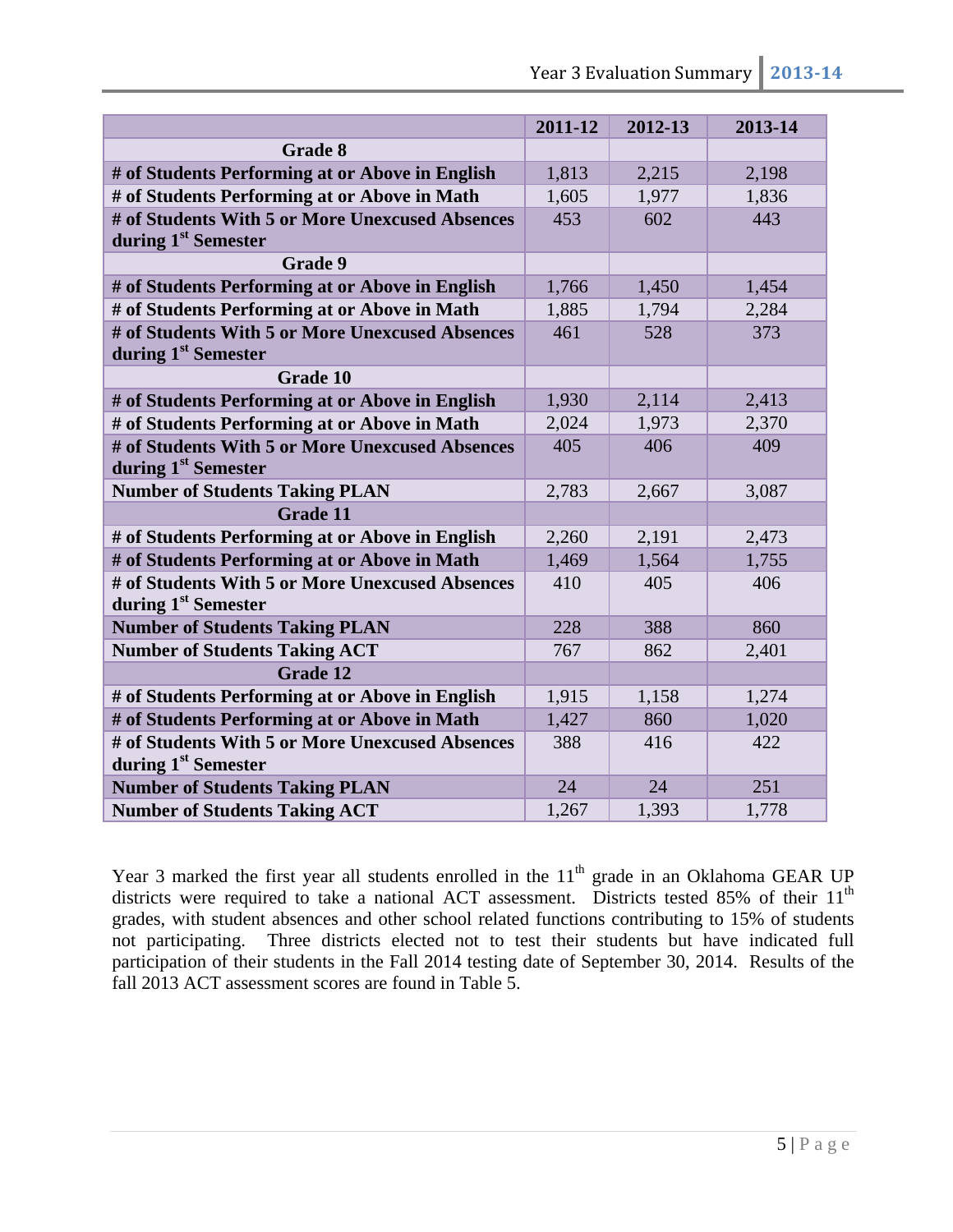| <b>Juniors ACT</b><br>Oct. 2013<br>% Meeting<br><b>Benchmark</b> | $#$ of<br><b>Juniors</b> | # of<br><b>Students</b><br><b>Tested</b> | $%$ of<br><b>Students</b><br><b>Tested</b> | <b>English</b> | <b>Math</b> | <b>Reading</b> | <b>Science</b> | <b>Met All</b><br><b>Four</b> |
|------------------------------------------------------------------|--------------------------|------------------------------------------|--------------------------------------------|----------------|-------------|----------------|----------------|-------------------------------|
| <b>GEAR UP</b>                                                   | 2,646                    | 2,260                                    | 85%                                        | 40%            | 15%         | 25%            | 18%            | 8%                            |
| Average                                                          |                          |                                          |                                            |                |             |                |                |                               |
| <b>ACT Score</b>                                                 |                          |                                          |                                            | <b>English</b> | <b>Math</b> | <b>Reading</b> | <b>Science</b> | Composite                     |
| <b>GEAR UP</b>                                                   | 2,646                    | 2,260                                    | 85%                                        | 16.4           | 17.5        | 18             | 18.2           | 17.7                          |
| Average                                                          |                          |                                          |                                            |                |             |                |                |                               |

## **Table 5: ACT Assessment Results – Fall 2013**

## **SUMMARY OF OUTCOME DATA**

#### **Student and Parent Surveys**

Findings from the student and parent surveys present a promising picture of continuing successes and a few persistent challenges for the Oklahoma GEAR UP program. Highlights of the progress and challenges reported by students and parents include the following:

- High percentages of GEAR UP students continued to report discussing college entrance requirements and financial aid opportunities with school or GEAR UP staff - 66%; compared to 64% in Year 2 for students and 45% compared to 42% in Year 2 for parents.
- The majority of students expected that they would earn at least a four-year college degree (68% compared to 69% in Year 2), while 75% of parents reported they expect their child to achieve a four-year degree or higher compared to 77% in Year 2, a slight decrease in college expectations on behalf of GEAR UP students and parents compared to the first two years of the grant.
- Student perceptions of college affordability declined slightly in Year 3 (64% compared to 65%), while parent perceptions remained constant at 67%.
- Student data regarding the information that GEAR UP provided to them regarding high school preparation, financial aid awareness, college costs increased in Year 3 (70%, 66%, and 65% compared to 69%, 63%, and 63%). Parent data indicated a slight increase in parents who stated someone from GEAR UP had spoken to them about college entrance requirements (45% compared to 42% in Year 2). In addition, 76% of students reported attending a college campus tour in Year 3, compared to 63% in Year 2 and 40% in Year 1.
- Student surveys results remained constant in Year 2 and 3 in regards to the number of students who enrolled in an AP course (27%), and number of students who took an AP End of Course exam (13%).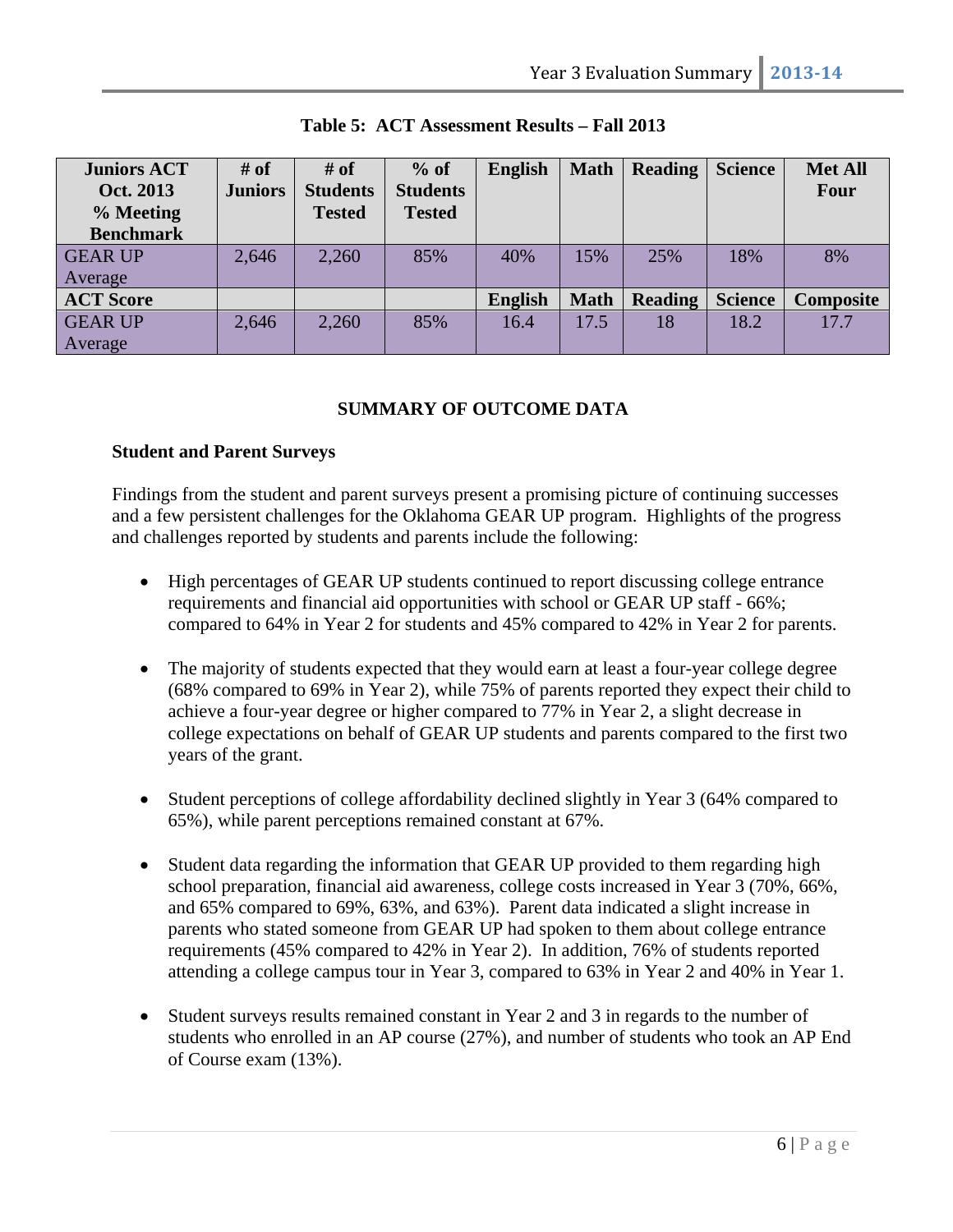- Students strongly continued to agree in Year 3 that their coursework is not challenging to them (94%).
- Parents reporting they have discussed with their student about going to college a  $94\%$ constant percentage in the past two years.

### **School Faculty Survey**

Findings from the School Faculty Survey indicated that the Oklahoma GEAR UP Program experienced a successful implementation and made improvements in many areas in the third year. Highlights of the successful implementation and improvements include the following:

- Oklahoma GEAR UP resources were distributed in schools and were being used by school personnel. School personnel continued participating in various GEAR UP activities. Throughout the three years, respondents reported fairly similar involvement in GEAR UP activities.
- Between Year 2 and 3, school personnel reported a slight increase in the number of teachers who participated in GEAR UP professional development, while the number of hours of participation slightly decreased.
- School personnel believed that the services provided for themselves, their students and parents were useful, relevant and of high quality.

The survey results also revealed some challenges in implementation within the schools. School personnel reported that GEAR UP programs and events would be less effective for students in many proposed activity/training areas such as summer programs, workshops on financial aid availability, workshops for preparing students for college, computer assisted labs, mentoring programs while they indicated that programs and events such as college tours, job shadowing, and cultural events would be more effective for students. GEAR UP staff will take these faculty survey results into consideration when planning Year 4 GEAR UP program activities and events. See the three-year survey results in Appendix A.

#### **DISCUSSION AND RECOMMENDATIONS**

The Oklahoma GEAR UP project is being implemented throughout the state at each of the 24 districts. Site coordinators at the school sites, in addition to GEAR UP Education Specialists, are planning and hosting a variety of services and activities for students, parents and teachers in their schools during the school year and summer events. These services and activities are included in annual implementation plans created at each district site for each project fiscal year GEAR UP funds are also being used to purchase classroom materials, technology, and other resources to enhance instruction and academic capabilities of the schools.

**Service Reach**. Thousands of students, parents and teachers have received services through GEAR UP. It appears that school personnel awareness of GEAR UP and buy-in to the goals and objectives of the program continue to increase. Several key indicators (including the proportion of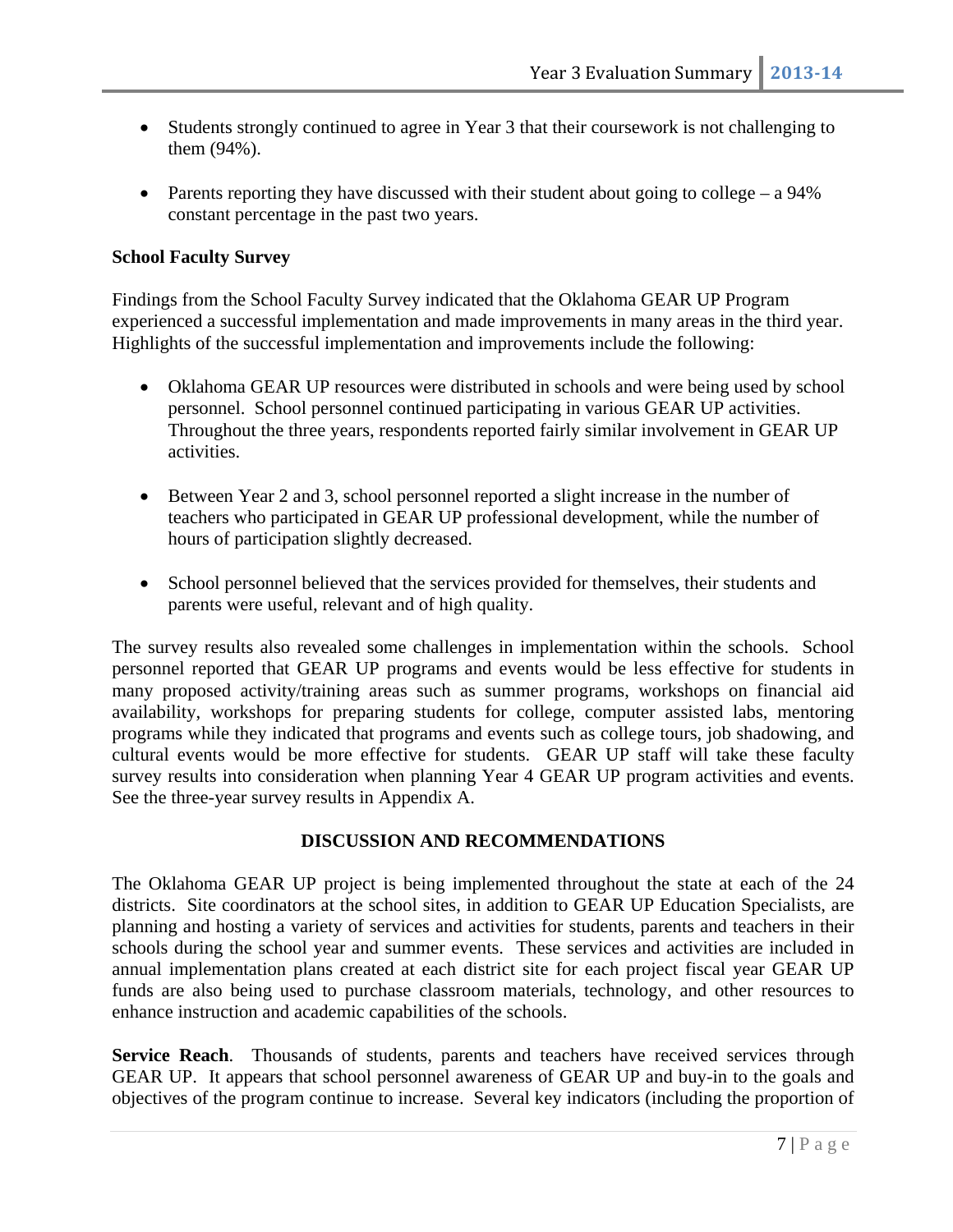students and parents who have spoken with school personnel about financial aid and college entrance requirements) have continued to show sustained or positive growth over time, indicating that parents and students are receiving services. Although participants in GEAR UP events – whether students, parents, or teachers – appreciate the information and assistance they receive, attendance levels for many GEAR UP services and activities continue to fall short of expectations. Site Coordinators and GEAR UP staff are providing services, events, and resources for students, parents and teachers; however, it is not clear whether the services are reaching as many people in each group as GEAR UP staff may hope. Data from student and parent surveys, school personnel surveys and sign in sheets suggest that stakeholders may not make as much use of GEAR UP services as they could. Large portions of students and parents report not participating in specific GEAR UP services, and school personnel continue to express concern that attendance at GEAR UP events does not always rise to the level of their expectations. Faculty, students and parents, although generally familiar with the GEAR UP program, may not always be certain about what services and resources are provided by GEAR UP and which are provided by other sources. Students seem to be very familiar with the program, although parents' level of familiarity with GEAR UP is unclear.

**Quality.** Activities and services are being very well received by students, parents and teachers and are perceived to be of high quality, relevance and utility. Recipients of GEAR UP services are generally satisfied with the services they receive and appear to find the services helpful. Parents and students showed high levels of satisfaction with the GEAR UP services in which they participated, with college visits and rookie camps being viewed as high quality and beneficial. School personnel agreed that GEAR UP services were of high quality. They also found GEAR UP-sponsored professional development to be helpful in preparing them to deal with various college access, instructional, and other issues.

**Challenges and Resolutions.** Although the program is experiencing some success in implementing required activities, sites continue to struggle with persistent challenges in providing services and activities and achieving the desired results. To deal with the challenge of low attendance at GEAR UP events, site coordinators and GEAR UP Educational Specialists try to schedule events at times that are most convenient for participants. For instance, professional development events may be scheduled during existing professional development days set aside by the districts, or in the summer when school is not in session. In addition, teachers receive a stipend for professional development attendance when they are not under school contract. GEAR UP events continue to be scheduled simultaneously with other, well attended events (i.e., sporting events, parent conference) to boost the likelihood that families will be able to attend.

Site coordinators should consider setting up and calendaring GEAR UP events prior to the start of the school year, and post these events on their schools' websites to enhance public communication for these events. In addition, schools should consider involving students and parents on planning committees for their various events which will assist with communication. Schools are also encouraged to have their calendar and events posted on their district's School Connect iPhone app to inform students, parents and other stakeholders of their event dates and times. In addition, GEAR UP related events should be connected to required activities where appropriate. For example, Freshmen Rookie Camp should be held in conjunction with students picking up their high school schedules as a required student activity to ensure participation.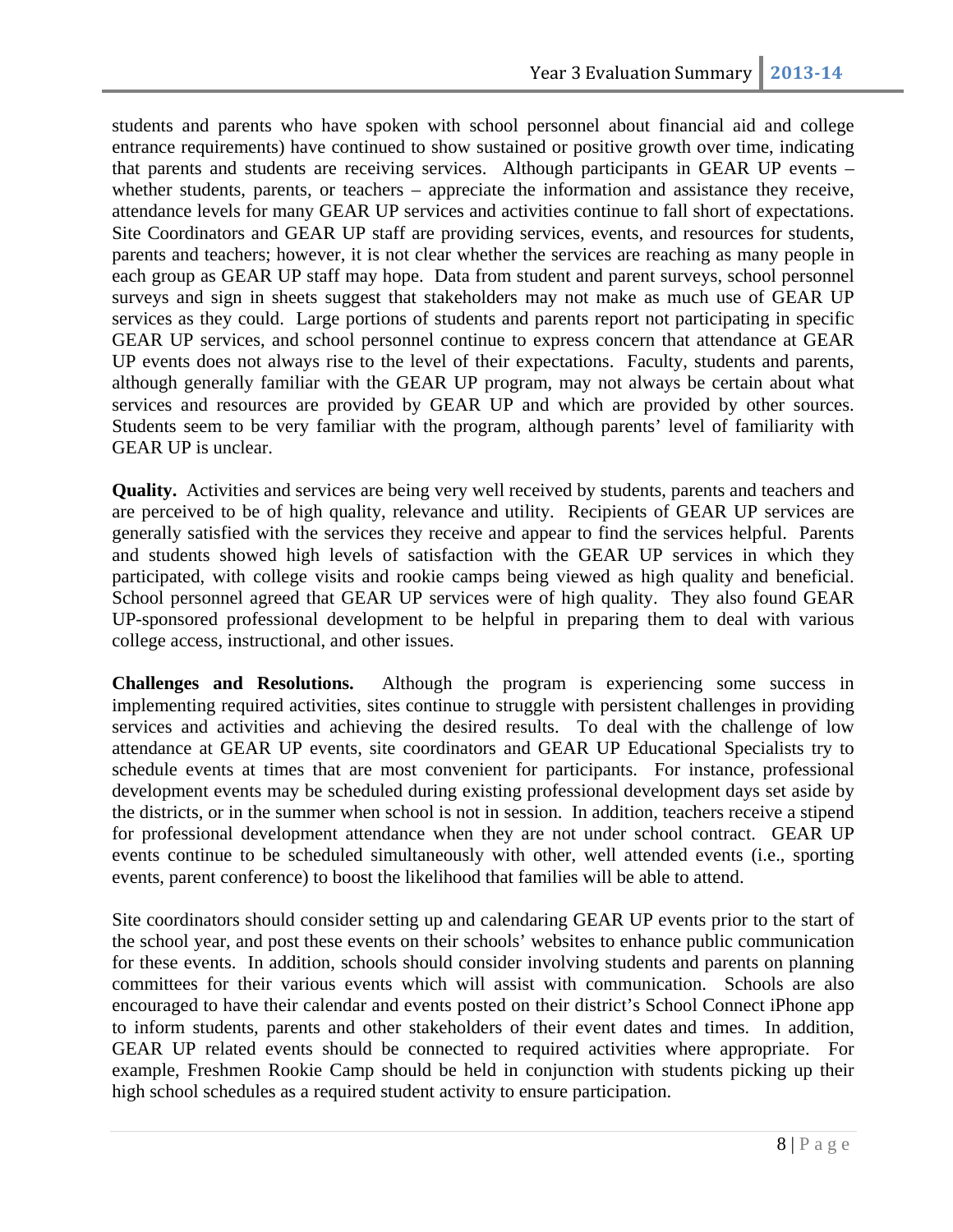### **PRELIMINARY OUTCOMES**

**Student Interest and Involvement in School.** Although student interest and involvement in school may be increasing, the evidence at this point is slightly mixed. School personnel report that student involvement and interest in school has improved slightly since the previous school year. They also report that parent involvement and interest in school has improved since the previous year. However, the challenges that school personnel and site coordinators both mentioned in getting parents engaged and involved suggest that substantial difficulties in raising parental involvement still remain. Student survey results, however, suggest that student interest and involvement in school has not changed substantially. These survey results, coupled with Gallup Student Interest Survey Results that measure students' hope, engagement and wellbeing also indicate that students lack engagement and hope.

| <b>SCHOOL DISTRICT</b> | <b>HOPE</b> | <b>ENGAGEMENT</b> | <b>WELL BEING</b> |
|------------------------|-------------|-------------------|-------------------|
| ARDMORE                | 46%         | 40%               | 64%               |
| *CANEY VALLEY          | 51%         | 49%               | 63%               |
| <b>CATOOSA</b>         | 40%         | 40%               | 58%               |
| <b>CHECOTAH</b>        | 48%         | 45%               | 69%               |
| <b>DAVIS</b>           | 49%         | 73%               | 80%               |
| <b>DUNCAN</b>          | 47%         | 49%               | 62%               |
| <b>ELK CITY</b>        | 57%         | 52%               | 66%               |
| <b>GUYMON</b>          | 55%         | 54%               | 68%               |
| <b>HARRAH</b>          | 46%         | 41%               | 65%               |
| <b>HENRYETTA</b>       | 47%         | 37%               | 67%               |
| <b>HOBART</b>          | 52%         | 67%               | 65%               |
| <b>LITTLE AXE</b>      | 35%         | 49%               | 53%               |
| <b>KINGSTON</b>        | 49%         | 56%               | 71%               |
| *LUTHER                | 46%         | 47%               | 57%               |
| <b>MADILL</b>          | 47%         | 47%               | 61%               |
| <b>MCLOUD</b>          | 39%         | 57%               | 65%               |
| <b>NEWKIRK</b>         | 42%         | 52%               | 55%               |
| <b>OKMULGEE</b>        | 61%         | 51%               | 59%               |
| <b>ROLAND</b>          | 38%         | 55%               | 58%               |
| SAPULPA                | 45%         | 38%               | 61%               |
| *STILWELL              | 37%         | 54%               | 58%               |
| *TECUMSEH              | 54%         | 66%               | 68%               |
| <b>WOODWARD</b>        | 64%         | 60%               | 74%               |
| <b>AVERAGE</b>         | 47.6%       | 51.2%             | 63.7%             |

# **2013 8th GRADE STUDENT SURVEY RESULTS Percent of Students Reporting They Are Hopeful, Engaged, and Thriving**

 *\*Tested other grade levels in addition to 8th grade.*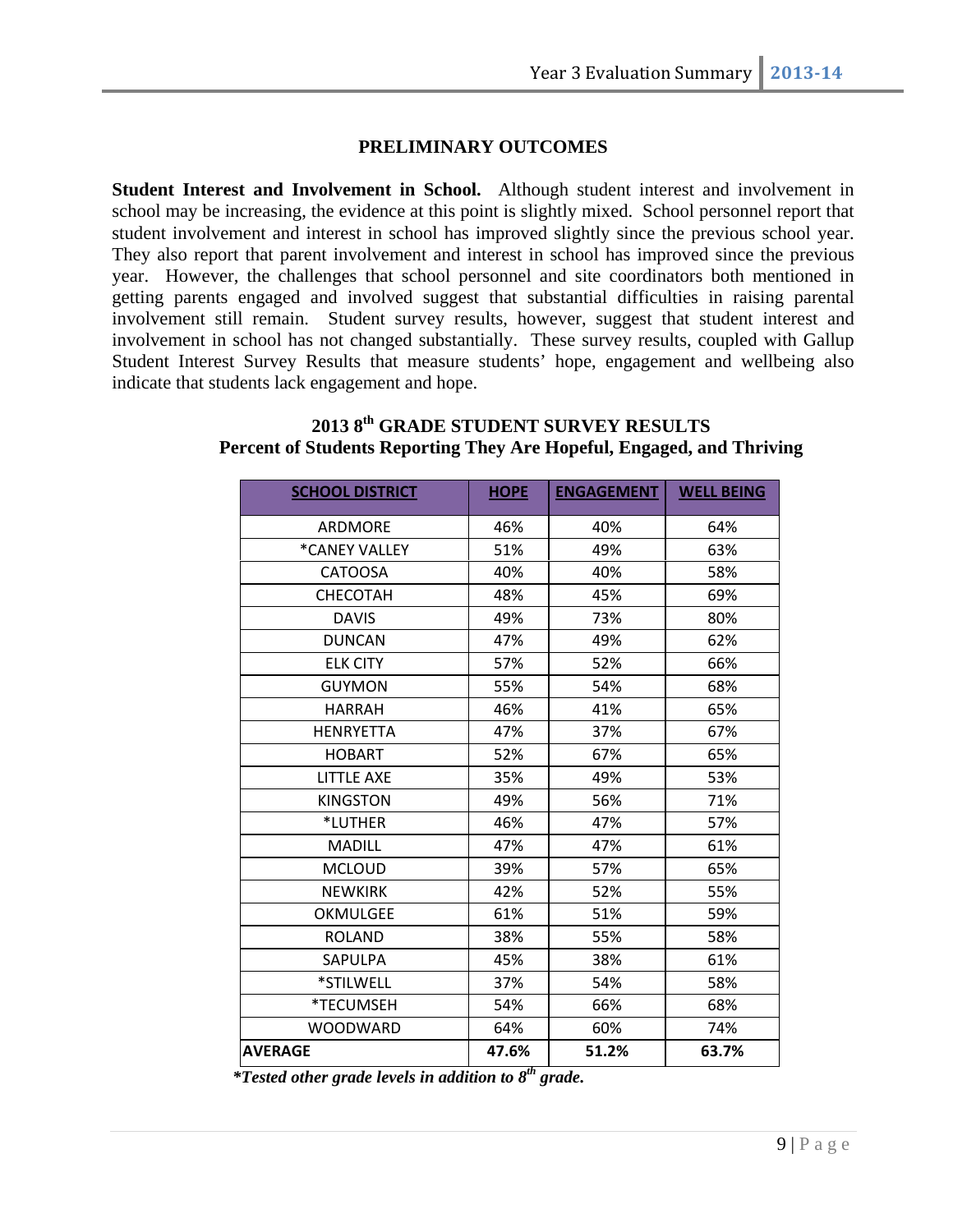**Students' College Knowledge.** The GEAR UP project does seem to be having a positive impact on some aspects of students' college awareness and knowledge. Site coordinators and GEAR UP Education Specialists and College Liaisons report that students who attend college visits find them to be very valuable experiences in learning what life on a college campus is like. Student campus evaluations corroborate these perceptions that college visits are very helpful for students. Students who participate in such activities, then, seem to be developing knowledge about college life (in addition to the application and admission processes and requirements, financial aid, and so on).

The majority of students (66% compared to 64% last year) reported having conversations with someone from their school or from GEAR UP about college entrance requirements and the availability of financial aid. Nearly all students in each year of the program have planned to continue their education beyond high school (68% in Year 3); however, only 64% (down from Year 1 & 2) report they are unsure about college affordability. In addition, most students (82%) continue to overestimate or do

#### *Oklahoma GEAR UP Objectives:*

*Objective 1: Increase the academic performance and preparation for postsecondary education for GEAR UP students.*

*Objective 2: Increase the rate of high school graduation and enrollment in postsecondary education for GEAR UP students.*

*Objective 3: Increase GEAR UP students' and their families' knowledge of postsecondary education options, preparation, and financing.* 

not know the cost of one year's tuition at a public college or university in Oklahoma.

**Parent Knowledge.** Parents' awareness of postsecondary issues may be increasing. A greater percentage of parents in Year 3 reported having conversations about college entrance requirements and the availability of financial aid then in either of the two previous years. In Year 3, more than in previous years, 23% of parents stated they expected their child to achieve a four-year degree of higher, compared to 17% in Year 2, while 53% of parents indicated knowledge of the OK Promise state scholarship program and its requirements. In addition, 31% of parents have indicated they have spoken to someone from GEAR UP about financial aid for college, up from 26% in Year 2. These findings suggest that parents' awareness and expectations may be increasing as a result of GEAR UP services.

**Activities' Relation to Goals.** Activities and services provided during Year 3 appear to be focused on promoting the goals of the Oklahoma GEAR UP project. Site Coordinators, Education Specialists, and College Liaisons provided data that revealed Year 3 services and activities relate well to the goal of increasing students' and parents' awareness and familiarity with postsecondary topics. Activities and resources are also designed and intended to enhance student's academic performance and preparation. Structures and processes established by Oklahoma GEAR UP staff are also designed to ensure efficient and effective use of resources.

#### **SUSTAINABILITY**

Sustainability of GEAR UP activities is already coming to fruition through stakeholder commitment to the GEAR UP mission, partnership development, and grant development of district teachers and faculty. In Year 3, \$505,254 has been raised through additional grant funding to